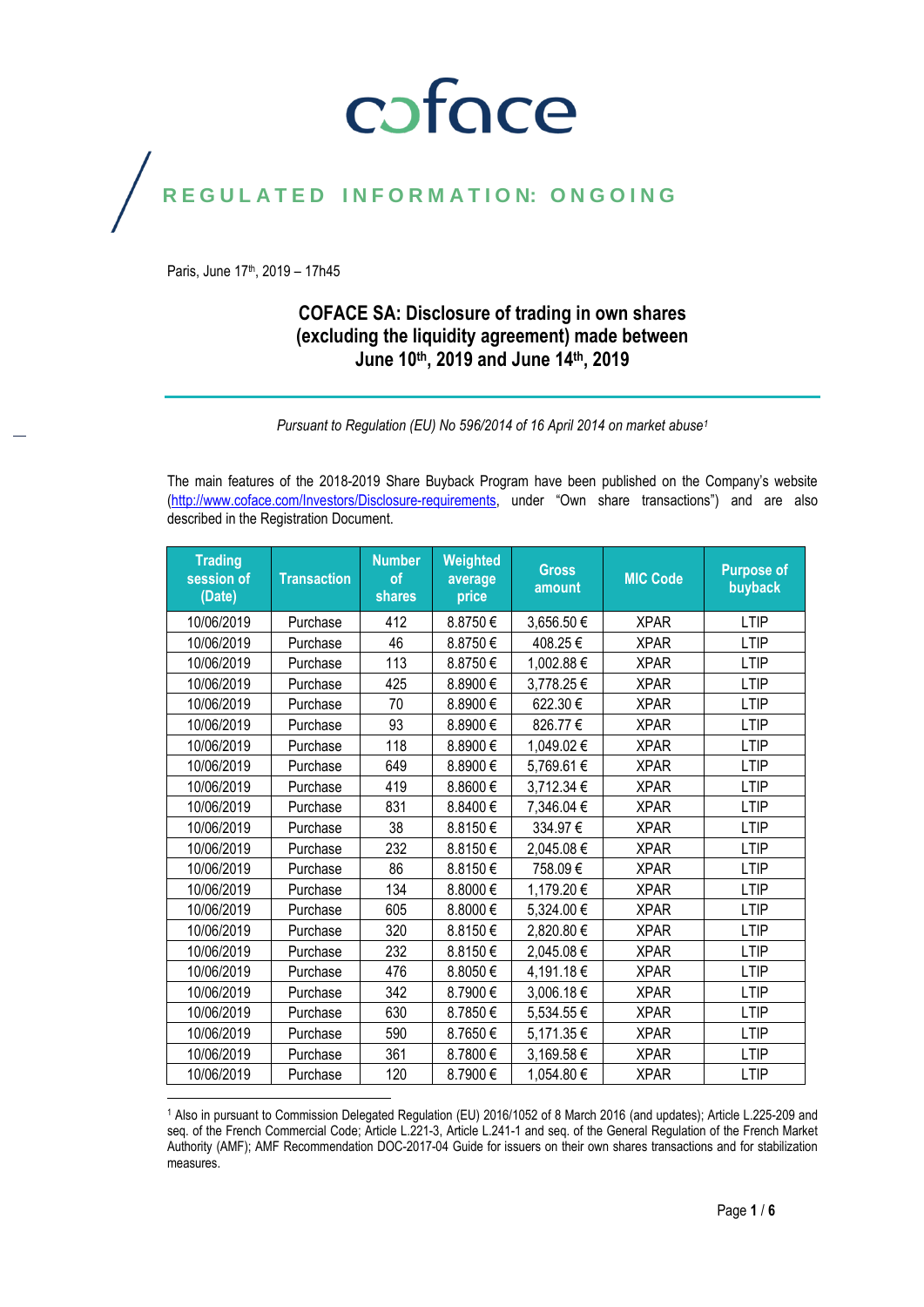| 10/06/2019 | Purchase | 141 | 8.7900€ | 1,239.39 € | <b>XPAR</b> | <b>LTIP</b> |
|------------|----------|-----|---------|------------|-------------|-------------|
| 10/06/2019 | Purchase | 309 | 8.7750€ | 2,711.48€  | <b>XPAR</b> | <b>LTIP</b> |
| 10/06/2019 | Purchase | 215 | 8.7800€ | 1,887.70 € | <b>XPAR</b> | <b>LTIP</b> |
| 10/06/2019 | Purchase | 95  | 8.7800€ | 834.10€    | <b>XPAR</b> | <b>LTIP</b> |
| 10/06/2019 | Purchase | 3   | 8.7800€ | 26.34 €    | <b>XPAR</b> | <b>LTIP</b> |
| 10/06/2019 | Purchase | 175 | 8.7800€ | 1,536.50 € | <b>XPAR</b> | <b>LTIP</b> |
| 10/06/2019 | Purchase | 499 | 8.7700€ | 4,376.23 € | <b>XPAR</b> | <b>LTIP</b> |
| 10/06/2019 | Purchase | 430 | 8.7800€ | 3,775.40 € | <b>XPAR</b> | <b>LTIP</b> |
| 10/06/2019 | Purchase | 142 | 8.7650€ | 1,244.63 € | <b>XPAR</b> | <b>LTIP</b> |
| 10/06/2019 | Purchase | 191 | 8.7650€ | 1,674.12 € | <b>XPAR</b> | <b>LTIP</b> |
| 10/06/2019 | Purchase | 426 | 8.7700€ | 3,736.02 € | <b>XPAR</b> | <b>LTIP</b> |
| 10/06/2019 |          | 74  | 8.7700€ | 648.98€    | <b>XPAR</b> | <b>LTIP</b> |
|            | Purchase | 103 |         |            |             |             |
| 10/06/2019 | Purchase | 362 | 8.7700€ | 903.31€    | <b>XPAR</b> | <b>LTIP</b> |
| 10/06/2019 | Purchase |     | 8.7700€ | 3,174.74 € | XPAR        | <b>LTIP</b> |
| 10/06/2019 | Purchase | 57  | 8.7700€ | 499.89€    | <b>XPAR</b> | <b>LTIP</b> |
| 10/06/2019 | Purchase | 75  | 8.7700€ | 657.75€    | <b>XPAR</b> | <b>LTIP</b> |
| 10/06/2019 | Purchase | 30  | 8.7700€ | 263.10€    | <b>XPAR</b> | <b>LTIP</b> |
| 10/06/2019 | Purchase | 11  | 8.7600€ | 96.36€     | <b>XPAR</b> | <b>LTIP</b> |
| 10/06/2019 | Purchase | 527 | 8.7600€ | 4,616.52€  | XPAR        | <b>LTIP</b> |
| 10/06/2019 | Purchase | 150 | 8.7600€ | 1,314.00 € | <b>XPAR</b> | <b>LTIP</b> |
| 10/06/2019 | Purchase | 200 | 8.7600€ | 1,752.00 € | <b>XPAR</b> | <b>LTIP</b> |
| 10/06/2019 | Purchase | 139 | 8.7600€ | 1,217.64 € | <b>XPAR</b> | <b>LTIP</b> |
| 10/06/2019 | Purchase | 6   | 8.7500€ | 52.50€     | <b>XPAR</b> | <b>LTIP</b> |
| 10/06/2019 | Purchase | 336 | 8.7500€ | 2,940.00 € | XPAR        | <b>LTIP</b> |
| 10/06/2019 | Purchase | 350 | 8.7500€ | 3,062.50 € | <b>XPAR</b> | <b>LTIP</b> |
| 10/06/2019 | Purchase | 411 | 8.7500€ | 3,596.25 € | <b>XPAR</b> | <b>LTIP</b> |
| 10/06/2019 | Purchase | 353 | 8.7500€ | 3,088.75€  | <b>XPAR</b> | <b>LTIP</b> |
| 10/06/2019 | Purchase | 102 | 8.7500€ | 892.50€    | XPAR        | <b>LTIP</b> |
| 10/06/2019 | Purchase | 530 | 8.7400€ | 4,632.20 € | <b>XPAR</b> | <b>LTIP</b> |
| 10/06/2019 | Purchase | 384 | 8.7400€ | 3,356.16 € | <b>XPAR</b> | <b>LTIP</b> |
| 10/06/2019 | Purchase | 72  | 8.7400€ | 629.28€    | <b>XPAR</b> | <b>LTIP</b> |
| 10/06/2019 | Purchase | 150 | 8.7300€ | 1,309.50 € | XPAR        | <b>LTIP</b> |
| 10/06/2019 | Purchase | 295 | 8.7300€ | 2,575.35€  | <b>XPAR</b> | <b>LTIP</b> |
| 10/06/2019 | Purchase | 478 | 8.7400€ | 4,177.72€  | <b>XPAR</b> | <b>LTIP</b> |
| 10/06/2019 | Purchase | 342 | 8.7300€ | 2,985.66 € | <b>XPAR</b> | <b>LTIP</b> |
| 10/06/2019 | Purchase | 338 | 8.7300€ | 2,950.74 € | <b>XPAR</b> | <b>LTIP</b> |
| 10/06/2019 | Purchase | 13  | 8.7300€ | 113.49€    | <b>XPAR</b> | <b>LTIP</b> |
| 10/06/2019 | Purchase | 342 | 8.7300€ | 2,985.66 € | <b>XPAR</b> | LTIP        |
| 10/06/2019 | Purchase | 358 | 8.7300€ | 3,125.34 € | <b>XPAR</b> | <b>LTIP</b> |
| 10/06/2019 | Purchase | 13  | 8.7300€ | 113.49€    | <b>XPAR</b> | <b>LTIP</b> |
| 10/06/2019 | Purchase | 527 | 8.7200€ | 4,595.44 € | <b>XPAR</b> | <b>LTIP</b> |
| 10/06/2019 | Purchase | 364 | 8.7200€ | 3,174.08 € | <b>XPAR</b> | <b>LTIP</b> |
| 10/06/2019 | Purchase | 327 | 8.7200€ | 2,851.44 € | <b>XPAR</b> | <b>LTIP</b> |
| 10/06/2019 | Purchase | 455 | 8.7300€ | 3,972.15€  | <b>XPAR</b> | <b>LTIP</b> |
| 10/06/2019 | Purchase | 192 | 8.7400€ | 1,678.08 € | <b>XPAR</b> | <b>LTIP</b> |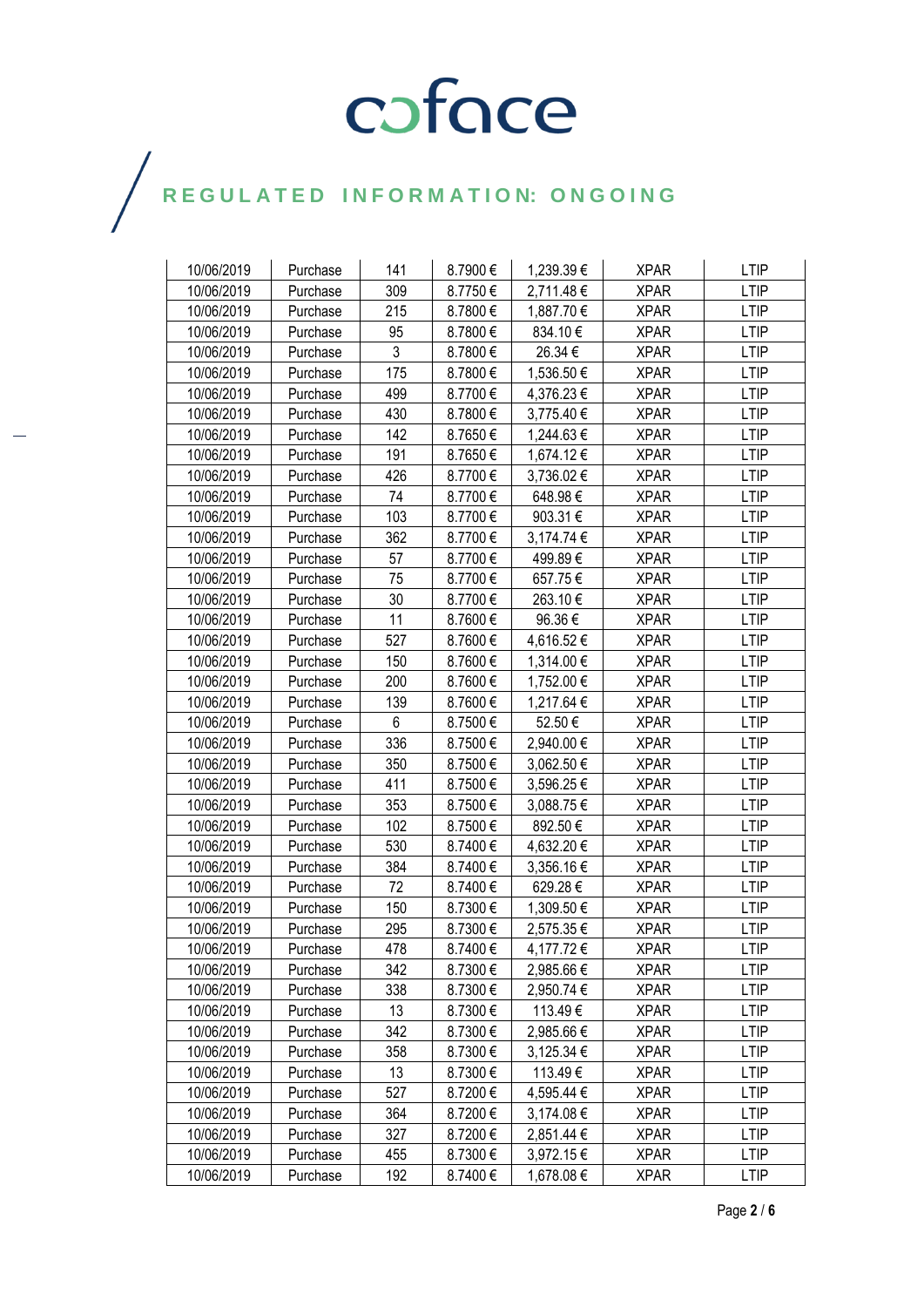| 10/06/2019       | Purchase | 500    | 8.7400€ | 4,370.00 €     | <b>XPAR</b> | <b>LTIP</b> |
|------------------|----------|--------|---------|----------------|-------------|-------------|
| 10/06/2019       | Purchase | 240    | 8.7400€ | 2,097.60€      | <b>XPAR</b> | <b>LTIP</b> |
| 10/06/2019       | Purchase | 600    | 8.7400€ | 5,244.00 €     | <b>XPAR</b> | <b>LTIP</b> |
| 10/06/2019       | Purchase | 600    | 8.7400€ | 5,244.00 €     | <b>XPAR</b> | <b>LTIP</b> |
| 10/06/2019       | Purchase | 600    | 8.7400€ | 5,244.00 €     | <b>XPAR</b> | <b>LTIP</b> |
| 10/06/2019       | Purchase | 600    | 8.7400€ | 5,244.00 €     | <b>XPAR</b> | <b>LTIP</b> |
| 10/06/2019       | Purchase | 600    | 8.7400€ | 5,244.00 €     | <b>XPAR</b> | <b>LTIP</b> |
| 10/06/2019       | Purchase | 600    | 8.7400€ | 5,244.00 €     | <b>XPAR</b> | <b>LTIP</b> |
| 10/06/2019       | Purchase | 600    | 8.7700€ | 5,262.00 €     | <b>XPAR</b> | <b>LTIP</b> |
| 10/06/2019       | Purchase | 218    | 8.7700€ | 1,911.86 €     | <b>XPAR</b> | <b>LTIP</b> |
| Total 10/06/2019 |          | 23,592 | 8.7723€ | 206,957€       | <b>XPAR</b> | <b>LTIP</b> |
| 11/06/2019       | Purchase | 613    | 8.7950€ | 5,391.34 €     | <b>XPAR</b> | <b>LTIP</b> |
| 11/06/2019       | Purchase | 369    | 8.7800€ | 3,239.82 €     | <b>XPAR</b> | <b>LTIP</b> |
| 11/06/2019       | Purchase | 400    | 8.8000€ | 3,520.00 €     | <b>XPAR</b> | <b>LTIP</b> |
| 11/06/2019       | Purchase | 175    | 8.8000€ | 1,540.00 €     | <b>XPAR</b> | <b>LTIP</b> |
| 11/06/2019       | Purchase | 994    | 8.8550€ | 8,801.87 €     | <b>XPAR</b> | <b>LTIP</b> |
| 11/06/2019       | Purchase | 200    | 8.8300€ | 1,766.00 €     | XPAR        | LTIP        |
| 11/06/2019       | Purchase | 176    | 8.8300€ | 1,554.08€      | <b>XPAR</b> | <b>LTIP</b> |
| 11/06/2019       | Purchase | 200    | 8.8150€ | 1,763.00 €     | <b>XPAR</b> | <b>LTIP</b> |
| 11/06/2019       | Purchase | 280    | 8.8150€ | 2,468.20 €     | <b>XPAR</b> | <b>LTIP</b> |
| 11/06/2019       | Purchase | 175    | 8.8300€ | 1,545.25 €     | <b>XPAR</b> | <b>LTIP</b> |
| 11/06/2019       | Purchase | 254    | 8.8400€ | 2,245.36€      | XPAR        | <b>LTIP</b> |
| 11/06/2019       | Purchase | 219    | 8.8400€ | 1,935.96 €     | <b>XPAR</b> | <b>LTIP</b> |
| 11/06/2019       | Purchase | 203    | 8.8400€ | 1,794.52 €     | <b>XPAR</b> | <b>LTIP</b> |
| 11/06/2019       | Purchase | 500    | 8.8400€ | 4,420.00 €     | <b>XPAR</b> | <b>LTIP</b> |
| 11/06/2019       | Purchase | 179    | 8.8400€ | 1,582.36€      | <b>XPAR</b> | <b>LTIP</b> |
| 11/06/2019       | Purchase | 388    | 8.8450€ | 3,431.86 €     | <b>XPAR</b> | <b>LTIP</b> |
| 11/06/2019       | Purchase | 208    | 8.8800€ | 1,847.04 €     | <b>XPAR</b> | <b>LTIP</b> |
| 11/06/2019       | Purchase | 190    | 8.8800€ | 1,687.20 €     | <b>XPAR</b> | <b>LTIP</b> |
| 11/06/2019       | Purchase | 436    | 8.8850€ | 3,873.86 €     | <b>XPAR</b> | <b>LTIP</b> |
| 11/06/2019       | Purchase | 348    | 8.8850€ | 3,091.98€      | <b>XPAR</b> | <b>LTIP</b> |
| 11/06/2019       | Purchase | 563    | 8.8750€ | 4,996.63€      | <b>XPAR</b> | <b>LTIP</b> |
| 11/06/2019       | Purchase | 150    | 8.8850€ | 1,332.75 €     | <b>XPAR</b> | <b>LTIP</b> |
| 11/06/2019       | Purchase | 54     | 8.8850€ | 479.79€        | <b>XPAR</b> | <b>LTIP</b> |
| 11/06/2019       | Purchase | 451    | 8.8800€ | 4,004.88 €     | <b>XPAR</b> | LTIP        |
| 11/06/2019       | Purchase | 397    | 8.8850€ | 3,527.35 €     | <b>XPAR</b> | <b>LTIP</b> |
| 11/06/2019       | Purchase | 555    | 8.8800€ | 4,928.40 €     | <b>XPAR</b> | <b>LTIP</b> |
| 11/06/2019       | Purchase | 575    | 8.8750€ | $5,103.13 \in$ | <b>XPAR</b> | <b>LTIP</b> |
| 11/06/2019       | Purchase | 86     | 8.8750€ | 763.25€        | <b>XPAR</b> | <b>LTIP</b> |
| 11/06/2019       | Purchase | 802    | 8.8800€ | 7,121.76 €     | <b>XPAR</b> | <b>LTIP</b> |
| 11/06/2019       | Purchase | 58     | 8.8750€ | 514.75€        | <b>XPAR</b> | <b>LTIP</b> |
| 11/06/2019       | Purchase | 348    | 8.8750€ | 3,088.50 €     | <b>XPAR</b> | <b>LTIP</b> |
| 11/06/2019       | Purchase | 406    | 8.8800€ | 3,605.28€      | <b>XPAR</b> | <b>LTIP</b> |
| 11/06/2019       | Purchase | 332    | 8.8700€ | 2,944.84 €     | <b>XPAR</b> | <b>LTIP</b> |
| 11/06/2019       | Purchase | 55     | 8.8700€ | 487.85€        | <b>XPAR</b> | <b>LTIP</b> |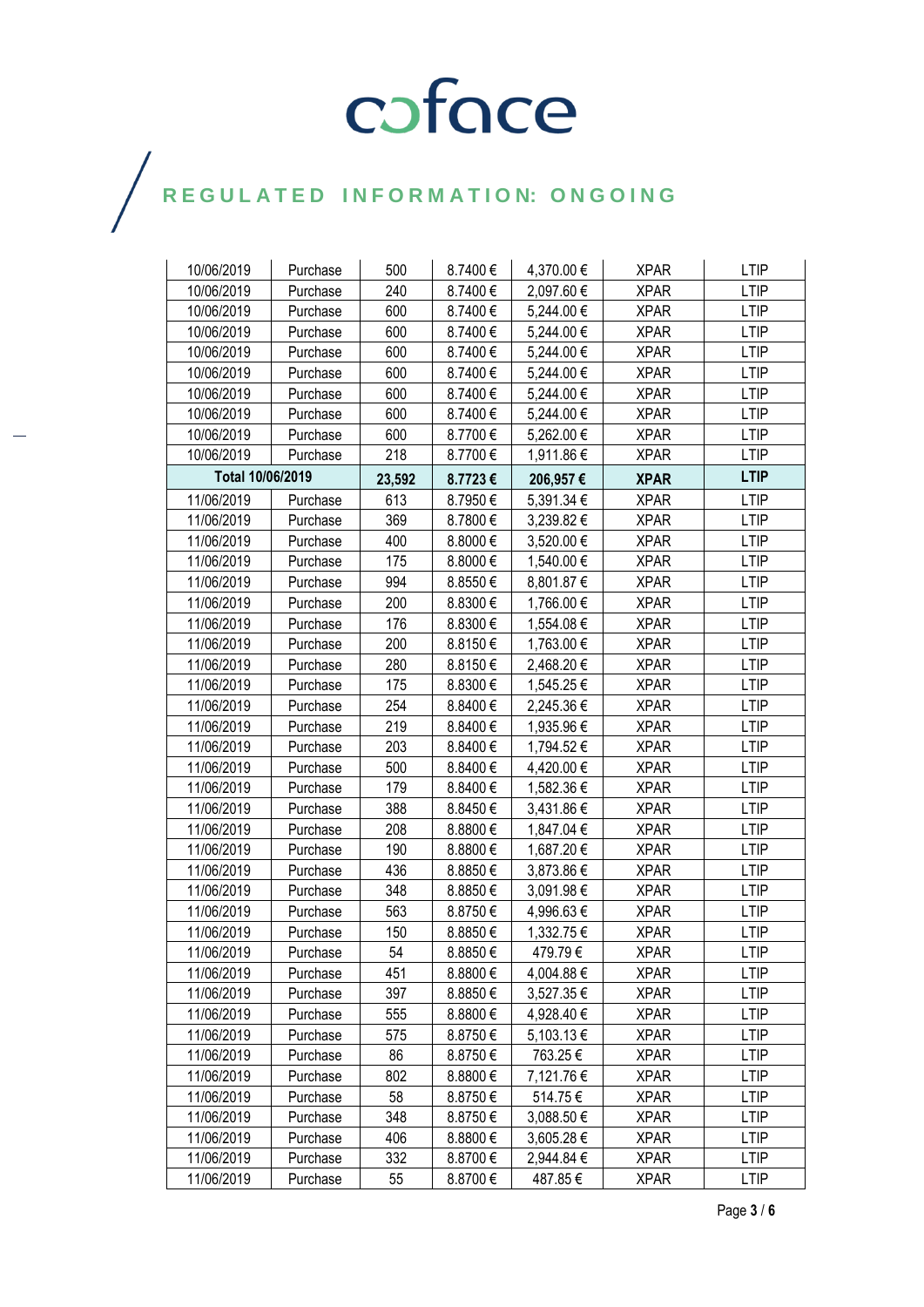| 11/06/2019       | Purchase | 471    | 8.8500€ | 4,168.35 €     | <b>XPAR</b> | <b>LTIP</b> |
|------------------|----------|--------|---------|----------------|-------------|-------------|
| 11/06/2019       | Purchase | 500    | 8.8600€ | 4,430.00 €     | <b>XPAR</b> | <b>LTIP</b> |
| 11/06/2019       | Purchase | 300    | 8.8600€ | 2,658.00 €     | <b>XPAR</b> | <b>LTIP</b> |
| 11/06/2019       | Purchase | 200    | 8.8600€ | 1,772.00 €     | <b>XPAR</b> | <b>LTIP</b> |
| 11/06/2019       | Purchase | 190    | 8.8600€ | 1,683.40 €     | <b>XPAR</b> | <b>LTIP</b> |
| Total 11/06/2019 |          | 13,000 | 8.8547€ | 115,111 €      | <b>XPAR</b> | <b>LTIP</b> |
| 12/06/2019       | Purchase | 378    | 8.8450€ | $3,343.41 \in$ | <b>XPAR</b> | <b>LTIP</b> |
| 12/06/2019       | Purchase | 412    | 8.8200€ | 3,633.84 €     | <b>XPAR</b> | <b>LTIP</b> |
| 12/06/2019       | Purchase | 45     | 8.8100€ | 396.45€        | <b>XPAR</b> | <b>LTIP</b> |
| 12/06/2019       | Purchase | 30     | 8.8750€ | 266.25€        | <b>XPAR</b> | <b>LTIP</b> |
| 12/06/2019       | Purchase | 53     | 8.8750€ | 470.38€        | <b>XPAR</b> | <b>LTIP</b> |
| 12/06/2019       | Purchase | 388    | 8.8600€ | 3,437.68 €     | <b>XPAR</b> | <b>LTIP</b> |
| 12/06/2019       | Purchase | 166    | 8.8750€ | 1,473.25 €     | <b>XPAR</b> | <b>LTIP</b> |
| 12/06/2019       | Purchase | 257    | 8.8750€ | 2,280.88 €     | <b>XPAR</b> | <b>LTIP</b> |
| 12/06/2019       | Purchase | 608    | 8.8750€ | 5,396.00 €     | <b>XPAR</b> | <b>LTIP</b> |
| 12/06/2019       | Purchase | 339    | 8.8600€ | 3,003.54 €     | <b>XPAR</b> | <b>LTIP</b> |
| 12/06/2019       | Purchase | 339    | 8.8500€ | 3,000.15 €     | <b>XPAR</b> | <b>LTIP</b> |
| 12/06/2019       | Purchase | 339    | 8.8450€ | 2,998.46€      | <b>XPAR</b> | <b>LTIP</b> |
| 12/06/2019       | Purchase | 391    | 8.8500€ | 3,460.35 €     | <b>XPAR</b> | <b>LTIP</b> |
| 12/06/2019       | Purchase | 114    | 8.8550€ | 1,009.47€      | <b>XPAR</b> | <b>LTIP</b> |
| 12/06/2019       | Purchase | 200    | 8.8550€ | 1,771.00 €     | <b>XPAR</b> | <b>LTIP</b> |
| 12/06/2019       | Purchase | 26     | 8.8550€ | 230.23€        | <b>XPAR</b> | <b>LTIP</b> |
| 12/06/2019       | Purchase | 174    | 8.8550€ | 1,540.77 €     | <b>XPAR</b> | <b>LTIP</b> |
| 12/06/2019       | Purchase | 60     | 8.8550€ | 531.30€        | <b>XPAR</b> | <b>LTIP</b> |
| 12/06/2019       | Purchase | 510    | 8.8400€ | 4,508.40 €     | <b>XPAR</b> | <b>LTIP</b> |
| 12/06/2019       | Purchase | 251    | 8.8400€ | 2,218.84 €     | <b>XPAR</b> | <b>LTIP</b> |
| 12/06/2019       | Purchase | 43     | 8.8600€ | 380.98€        | XPAR        | <b>LTIP</b> |
| 12/06/2019       | Purchase | 695    | 8.8600€ | 6,157.70€      | <b>XPAR</b> | <b>LTIP</b> |
| 12/06/2019       | Purchase | 493    | 8.8400€ | 4,358.12€      | <b>XPAR</b> | <b>LTIP</b> |
| 12/06/2019       | Purchase | 427    | 8.8400€ | 3,774.68€      | <b>XPAR</b> | <b>LTIP</b> |
| 12/06/2019       | Purchase | 302    | 8.8600€ | 2,675.72€      | <b>XPAR</b> | <b>LTIP</b> |
| 12/06/2019       | Purchase | 60     | 8.8850€ | 533.10€        | <b>XPAR</b> | <b>LTIP</b> |
| 12/06/2019       | Purchase | 255    | 8.8850€ | 2,265.68 €     | <b>XPAR</b> | <b>LTIP</b> |
| 12/06/2019       | Purchase | 170    | 8.8850€ | 1,510.45€      | <b>XPAR</b> | <b>LTIP</b> |
| 12/06/2019       | Purchase | 50     | 8.8950€ | 444.75€        | <b>XPAR</b> | <b>LTIP</b> |
| 12/06/2019       | Purchase | 87     | 8.8950€ | 773.87€        | XPAR        | <b>LTIP</b> |
| 12/06/2019       | Purchase | 350    | 8.8950€ | 3,113.25 €     | <b>XPAR</b> | <b>LTIP</b> |
| 12/06/2019       | Purchase | 523    | 8.8950€ | 4,652.09 €     | <b>XPAR</b> | <b>LTIP</b> |
| 12/06/2019       | Purchase | 342    | 8.8900€ | 3,040.38 €     | <b>XPAR</b> | <b>LTIP</b> |
| 12/06/2019       | Purchase | 32     | 8.8800€ | 284.16€        | <b>XPAR</b> | <b>LTIP</b> |
| 12/06/2019       | Purchase | 333    | 8.8800€ | 2,957.04 €     | <b>XPAR</b> | <b>LTIP</b> |
| 12/06/2019       | Purchase | 384    | 8.9000€ | 3,417.60 €     | <b>XPAR</b> | <b>LTIP</b> |
| 12/06/2019       | Purchase | 425    | 8.8900€ | 3,778.25 €     | <b>XPAR</b> | <b>LTIP</b> |
| 12/06/2019       | Purchase | 365    | 8.8950€ | 3,246.68 €     | <b>XPAR</b> | <b>LTIP</b> |
| 12/06/2019       | Purchase | 200    | 8.8850€ | 1,777.00 €     | <b>XPAR</b> | <b>LTIP</b> |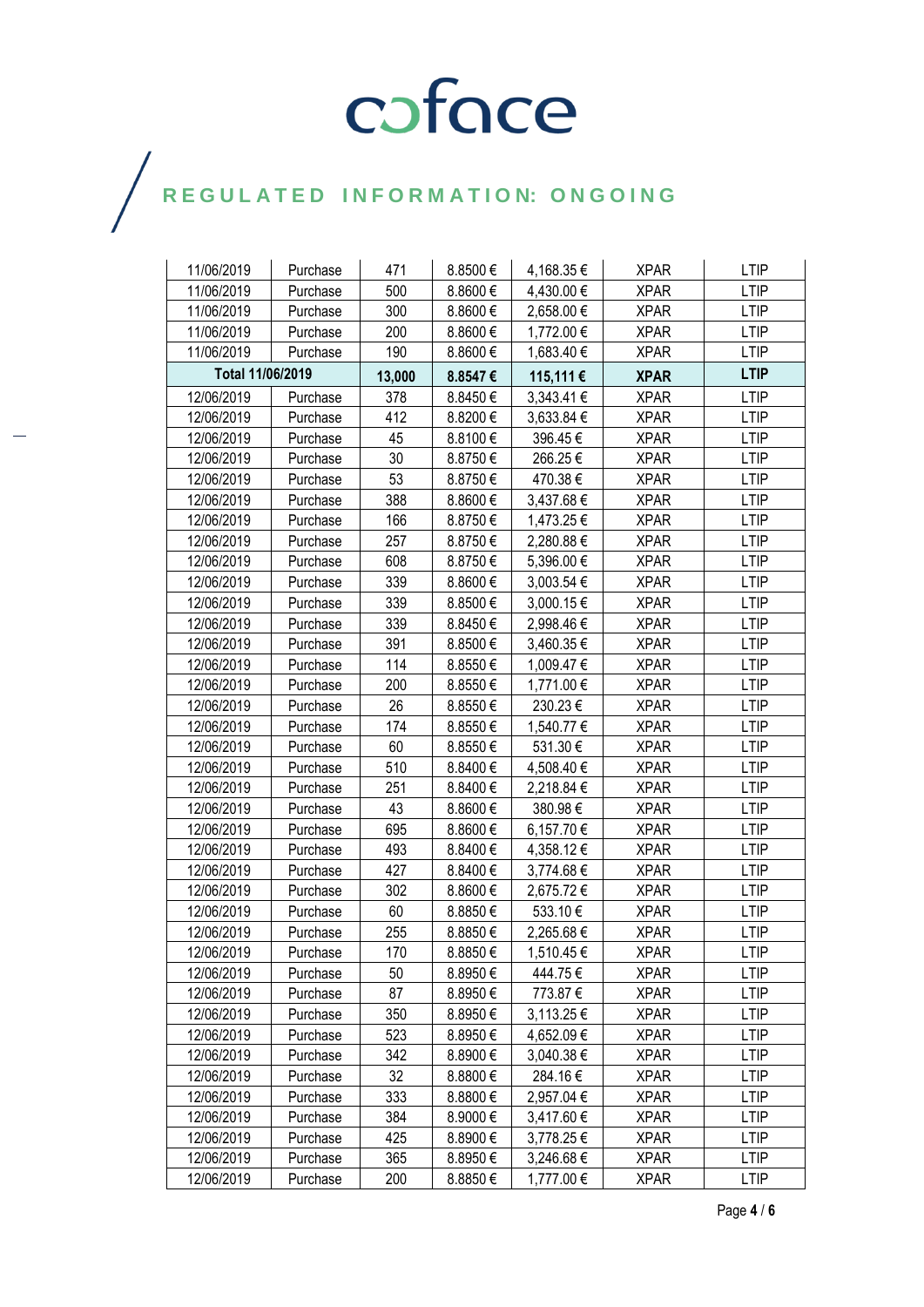| Total 12/06/2019 |          | 12,418 | 8.8692€      | 110,137€   | <b>XPAR</b> | <b>LTIP</b> |
|------------------|----------|--------|--------------|------------|-------------|-------------|
|                  |          |        |              |            |             |             |
| 12/06/2019       | Purchase | 113    | 8.8950€      | 1,005.14 € | <b>XPAR</b> | <b>LTIP</b> |
| 12/06/2019       | Purchase | 200    | 8.8950€      | 1,779.00 € | <b>XPAR</b> | <b>LTIP</b> |
| 12/06/2019       | Purchase | 57     | 8.8950€      | 507.02€    | <b>XPAR</b> | <b>LTIP</b> |
| 12/06/2019       | Purchase | 17     | 8.8950€      | 151.22 €   | <b>XPAR</b> | <b>LTIP</b> |
| 12/06/2019       | Purchase | 183    | 8.8950€      | 1,627.79€  | <b>XPAR</b> | <b>LTIP</b> |
| 12/06/2019       | Purchase | 200    | $8.8950 \in$ | 1,779.00 € | <b>XPAR</b> | <b>LTIP</b> |
| 12/06/2019       | Purchase | 27     | 8.8950€      | 240.17€    | <b>XPAR</b> | <b>LTIP</b> |
| 12/06/2019       | Purchase | 205    | 8.8950€      | 1,823.48 € | <b>XPAR</b> | <b>LTIP</b> |
| 12/06/2019       | Purchase | 274    | 8.8950€      | 2,437.23 € | <b>XPAR</b> | <b>LTIP</b> |
| 12/06/2019       | Purchase | 363    | 8.8900 €     | 3,227.07€  | <b>XPAR</b> | <b>LTIP</b> |
| 12/06/2019       | Purchase | 163    | 8.8850€      | 1,448.26€  | <b>XPAR</b> | <b>LTIP</b> |